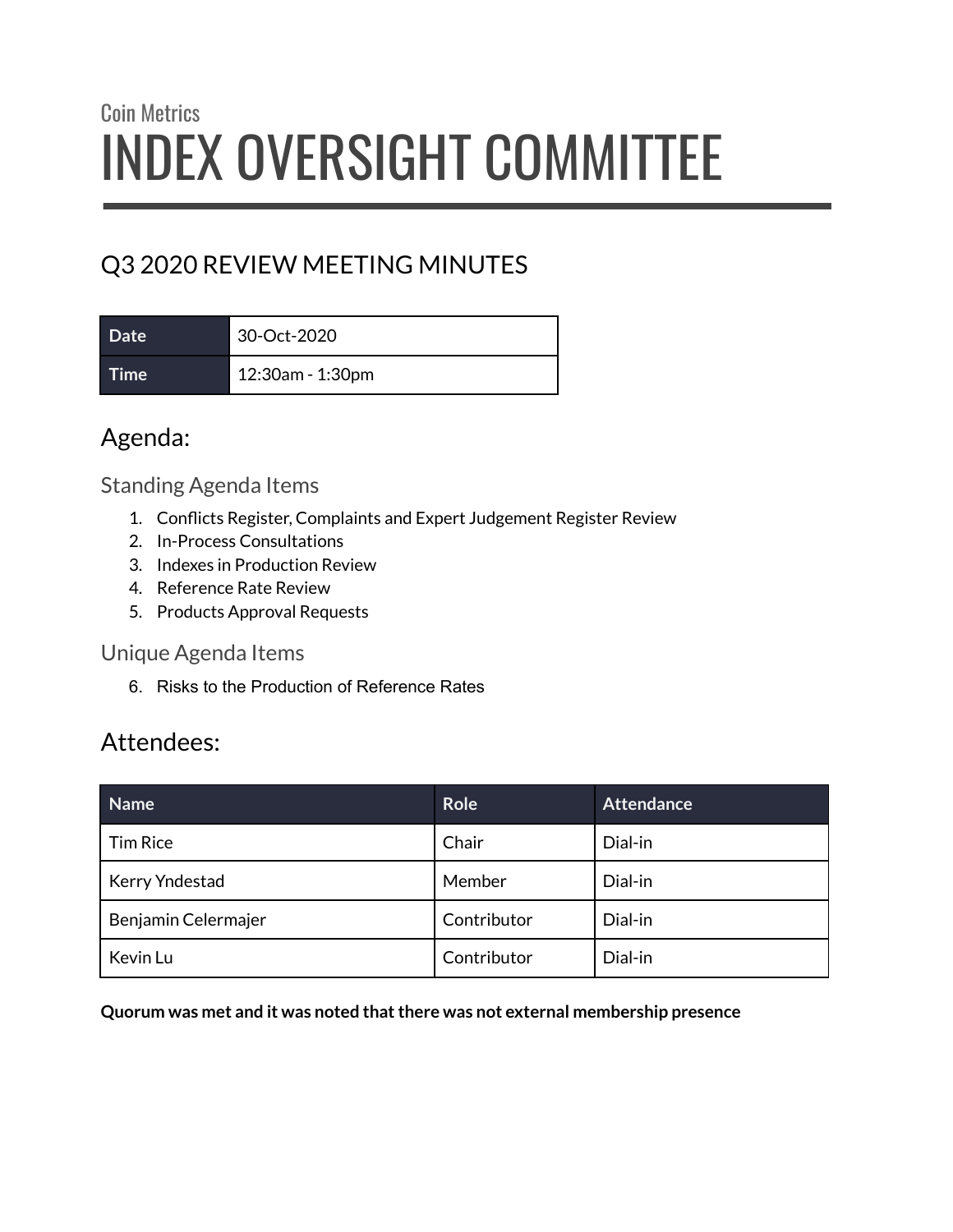# Conflicts Register, Complaints and Expert Judgement Register Review

No conflicts identified during the meeting.

No complaints received in Q3.

No expert judgement was applied to the determination or calculation of any CMBI Index during Q3 2020.

Expert Judgement was applied to the determination of Free Float Supply to be used for the construction and ongoing maintenance of the CMBI 10 in Q3.

- 29th of September:
	- PolkaDot Since Coin Metrics had not parsed the full Polkadot node and generated metrics, expert judgement was required - After reviewing supply and running several individual queries to the node, it was deemed a supply banding of 80%-90% was appropriate.

Expert Judgement was applied to the determination of Reference Rates relating to the market selection and reclatulation of rates.

- During the quarter, certain constituent markets on the below exchanges were removed from the Coin Metrics market whitelists to improve the reliability of the Reference Rates: Bitflyer, Bittrex, CEX.IO, BitBTC, KuCoin, Liquid and ZB.com.
- During the quarter, certain constituent markets on the below exchanges were added to the Coin Metrics market whitelists to improve the reliability of the Reference Rates: Binance.US, Bitfinex, Bitstamp, Bittrex, FTX, Gemini, HitBTC, Huobi, itBit, Kraken, OKex and Upbit.

Recalculations were conducted to small portions of the following 17 assets:

● Bytecoin (BCN), CyberVein(CVT), Dent (DENT), DATA (DTA), DxChain Token (DX), Grin (GRIN), Ignis (IGNIS), UNUS SED LEO (LEO), Molecular Future (MOF), Numeraire (NMR), Pundi X (NPXS), Paxos Gold (PAXG), RIF Token (RIF), v.systems (VSYS), ZB Token (ZB), Penta (PNT)

### In-Process Consultations

No consultations in process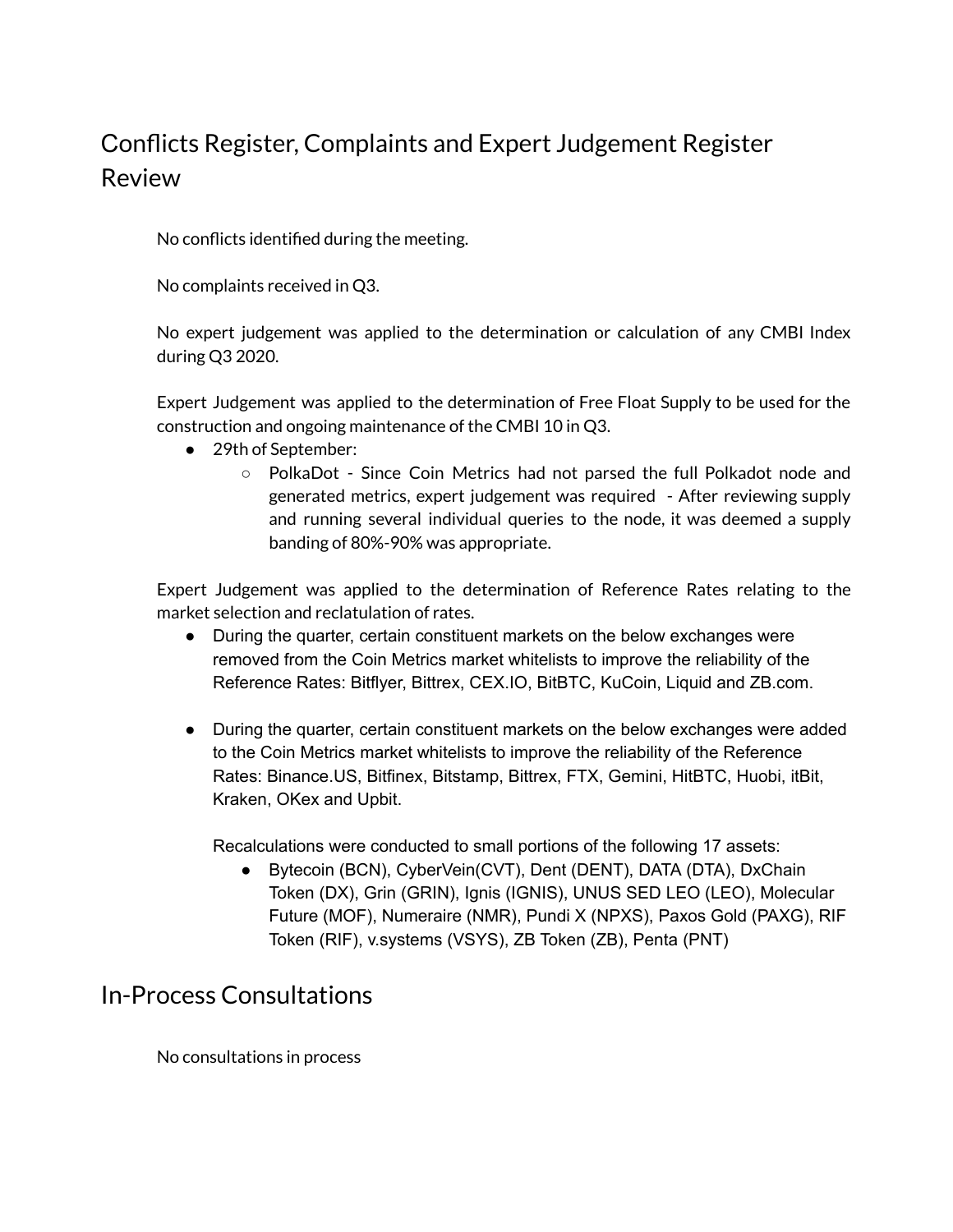### Indexes in Production Review

Publicly announced / available:

- CMBI Bitcoin (+Total)
- CMBI Ethereum (+Total)
- CMBI Bitcoin Hashrate
- CMBI Observed Work
- CMBI Bitcoin and Ethereum
- $\bullet$  CMBI 10
- CMBI 10 Excluding Bitcoin
- CMBI 10 Even

Privately in production:

● XXXXXXXXXXXXXXXXX ● XXXXXXXXXXXXXXXXXXXXXX

Are all indexes still efficiently and effectively achieving their desired outcomes and purpose?

- The Oversight Committee believes that the indexes still serve the purpose they are defined to serve.
- Both price indexes closely represent the aggregate market price of the underlying assets evidenced by their levels in comparison to the market.
- Mutli asset indexes provide an accurate representation of the largest crypto assets and the Committee believes that the use of Free Float Market Capitalization provides an accurate view of market liquidity conditions.
- Both mining indexes provide an accurate representation of the effort that Bitcoin miners are contributing to the Network.
- Concerns have been raised recently about some of the multi asset indexes investability. The concern arose after relatively high October turnover.
	- Polkadot and Binance were promoted to the index in October.
	- $\circ$  Pro of the current design: It maintains a high level of relevance in a rapidly changing industry.
	- $\circ$  Con of the current design: A high level of turnover might reduce investability and be an undesirable characteristic of a passive index.
- The committee requested that Benjamin calculate and report the historical turnover of the CMBI10

Any other commentary / observations on existing index products?

- Index specific data visualization applications have been launched. These include:
	- $\circ$  Webpages v1 launched with additional data to be published in v2 (historical data tables, constituent market data, constituent asset data)
	- Mobile
	- CMTV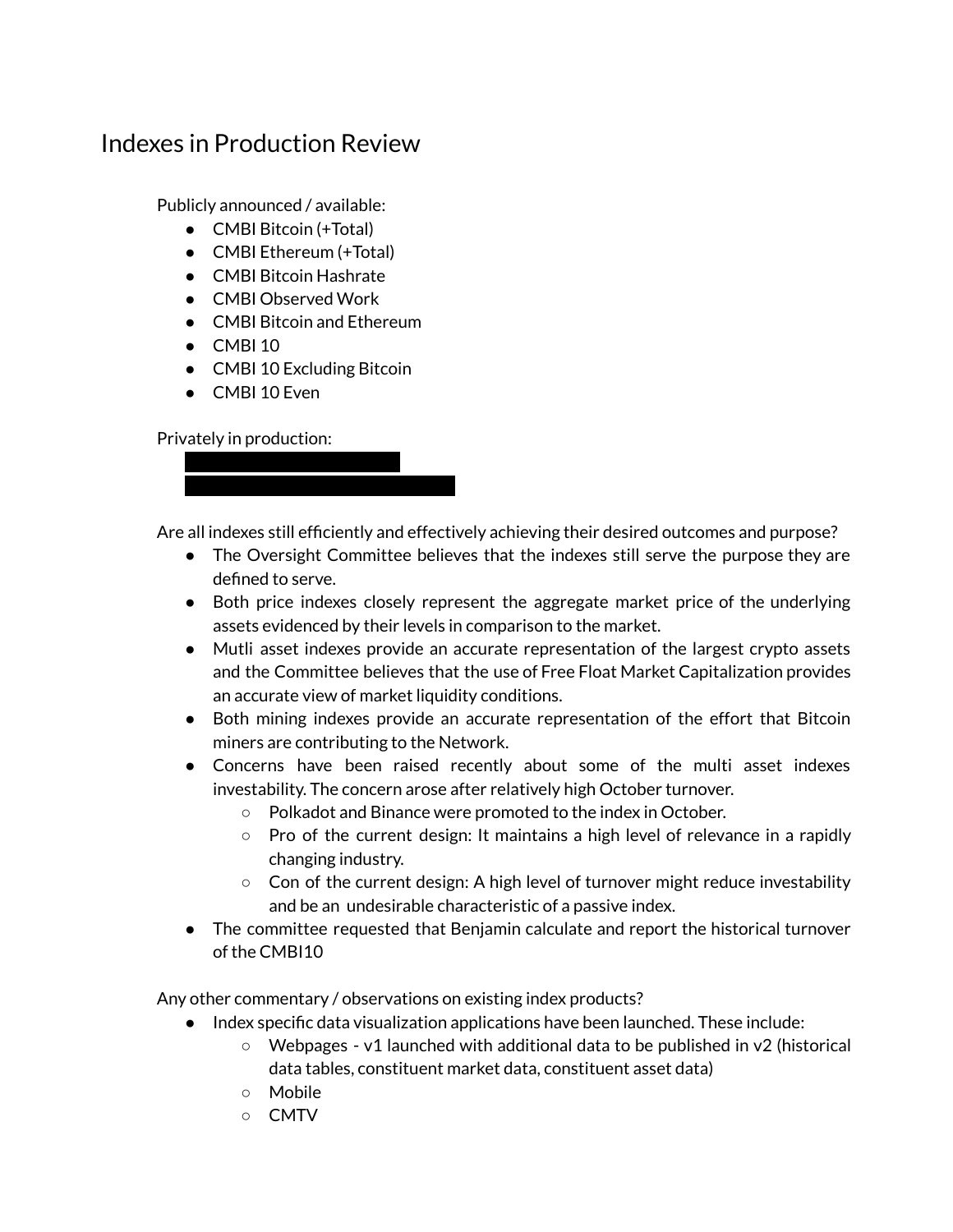### Reference Rates Review

Publicly announced / available:

- Reference rates coverage universe was expanded to 305 assets.
- The following 5 assets are removed from the coverage universe: ["arn", "pma", "erd", "man", "iq", "lend"] because of insufficient number of active constituent markets.

#### **Market Selection Framework modified so thatlow volume markets are less likely to be selected. Additional research is needed to deal with low volume markets.**

Real-Time Reference Rates methodology is susceptible to stale prices in certain edge cases where one constituent market is given too much weight due to low price variance. These markets with low price variance tend to be very low volume markets. Constituent market logic was modified such that a constituent market must have at least 1 percent of the volume of the constituent market with the highest volume.

#### **Research is needed to improve Real-Time Reference Rate methodology in instances where major markets differ.**

Real-Time Reference Rates are susceptible to instances where major markets differ. More research is needed to propose an improvement to the Real-Time Reference Rates which increases the quality of the prices against all types of edge cases.

#### **Research is needed regarding suitability of Tether and stablecoin quoted markets as constituent markets in our whitelist.**

Our reference rates will be improved if we would allow these markets to serve as constituent markets for certain assets in the long-tail and especially assets that have very low prices in U.S. dollars.

**Research is needed in how to more accurately price assets with very low prices in U.S. dollars.**